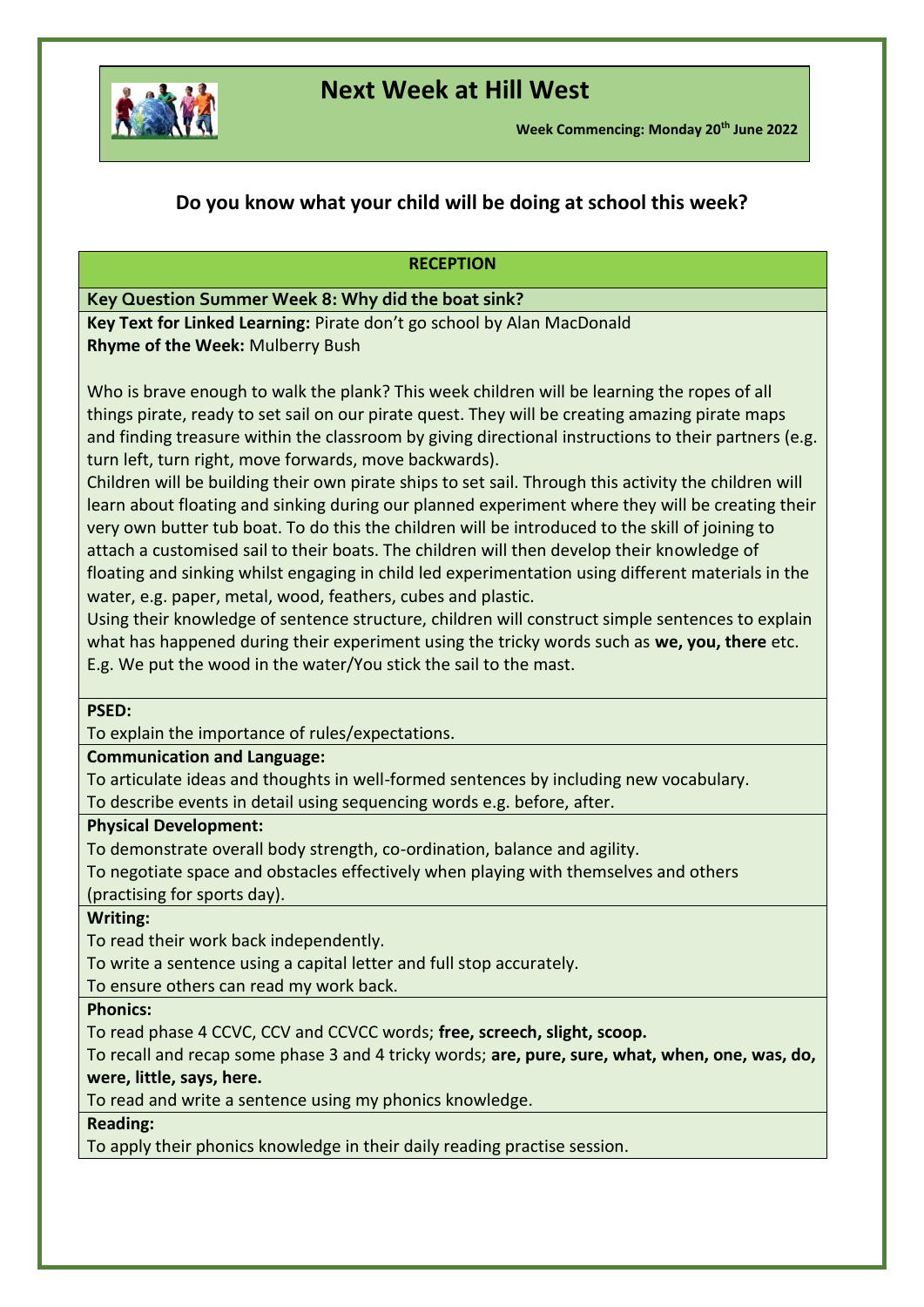**Week Commencing: Monday 20th June 2022**

| This will consist of revisiting grapheme cards, decodable words, tricky words, and vocabulary.<br>Each session, the children will be developing their decoding, prosody, and comprehension skills. |
|----------------------------------------------------------------------------------------------------------------------------------------------------------------------------------------------------|
| By the end of the week, children will be reading their books with fluency.                                                                                                                         |
| <b>Mathematics:</b>                                                                                                                                                                                |
| To automatically recall some number bonds to 10.                                                                                                                                                   |
| <b>Understanding of the World:</b>                                                                                                                                                                 |
| To discuss the importance of changing states of matter; sinking and floating.                                                                                                                      |
| To draw information from a simple map.                                                                                                                                                             |
| <b>Expressive Arts and Design:</b>                                                                                                                                                                 |
| To select the appropriate joining technique for the purpose of their model.<br><b>Revisit and Review</b>                                                                                           |
| The children will be revisiting what to do in an emergency; who to call, how to call them, what                                                                                                    |
| information we need to share etc. The children will also review their understanding of                                                                                                             |
| vocabulary previously taught using our class vocabulary box.                                                                                                                                       |
| <b>Vocabulary:</b>                                                                                                                                                                                 |
| float<br>sink<br>shanty<br>left<br>right                                                                                                                                                           |
| <b>Homework:</b>                                                                                                                                                                                   |
| Friday 17 <sup>th</sup> June: If you were a pirate, what would you look like? Design your own pirate and                                                                                           |
| write sentences to describe your outfit. Eg. My pirate has an orange stripy top and black shiny                                                                                                    |
| shorts.                                                                                                                                                                                            |
| Monday 20 <sup>th</sup> June: Read book assigned on Big Cat Collins Ebook (accessible throughout the<br>week)                                                                                      |
| Wednesday 22 <sup>rd</sup> June: Refer to the 'Weekly GPC recognition and words' sent home and practise<br>reading these.                                                                          |
| Please bring in a butter tub that has been washed and cleaned in warm water and a long tube                                                                                                        |
| that can act like a flag pole. Please bring these in on Monday 20 <sup>th</sup> June.                                                                                                              |

| <b>YEAR ONE</b>                                                                                                                                                                                                                                                                                                                                                                                                                                                                                                        |
|------------------------------------------------------------------------------------------------------------------------------------------------------------------------------------------------------------------------------------------------------------------------------------------------------------------------------------------------------------------------------------------------------------------------------------------------------------------------------------------------------------------------|
| Key Question Week 3: Why did the crocodile snap?                                                                                                                                                                                                                                                                                                                                                                                                                                                                       |
| Key Text for Linked Learning: The big green crocodile- poetry                                                                                                                                                                                                                                                                                                                                                                                                                                                          |
| <b>Linked Learning: English</b>                                                                                                                                                                                                                                                                                                                                                                                                                                                                                        |
| This week the children will be completing some informal assessments on reading and maths<br>skills                                                                                                                                                                                                                                                                                                                                                                                                                     |
| This week the children will be exploring poetry. They will begin the week reading and matching<br>rhyming words, talking about the spelling patterns they notice that make the words rhyme.<br>When listening to examples of rhyming poems the children will join in to recite repeated<br>language and repeated phrases by heart. Following this the children will read examples of<br>rhyming poems, highlighting the rhyming words they see and then thinking of other words to<br>create their own rhyming string. |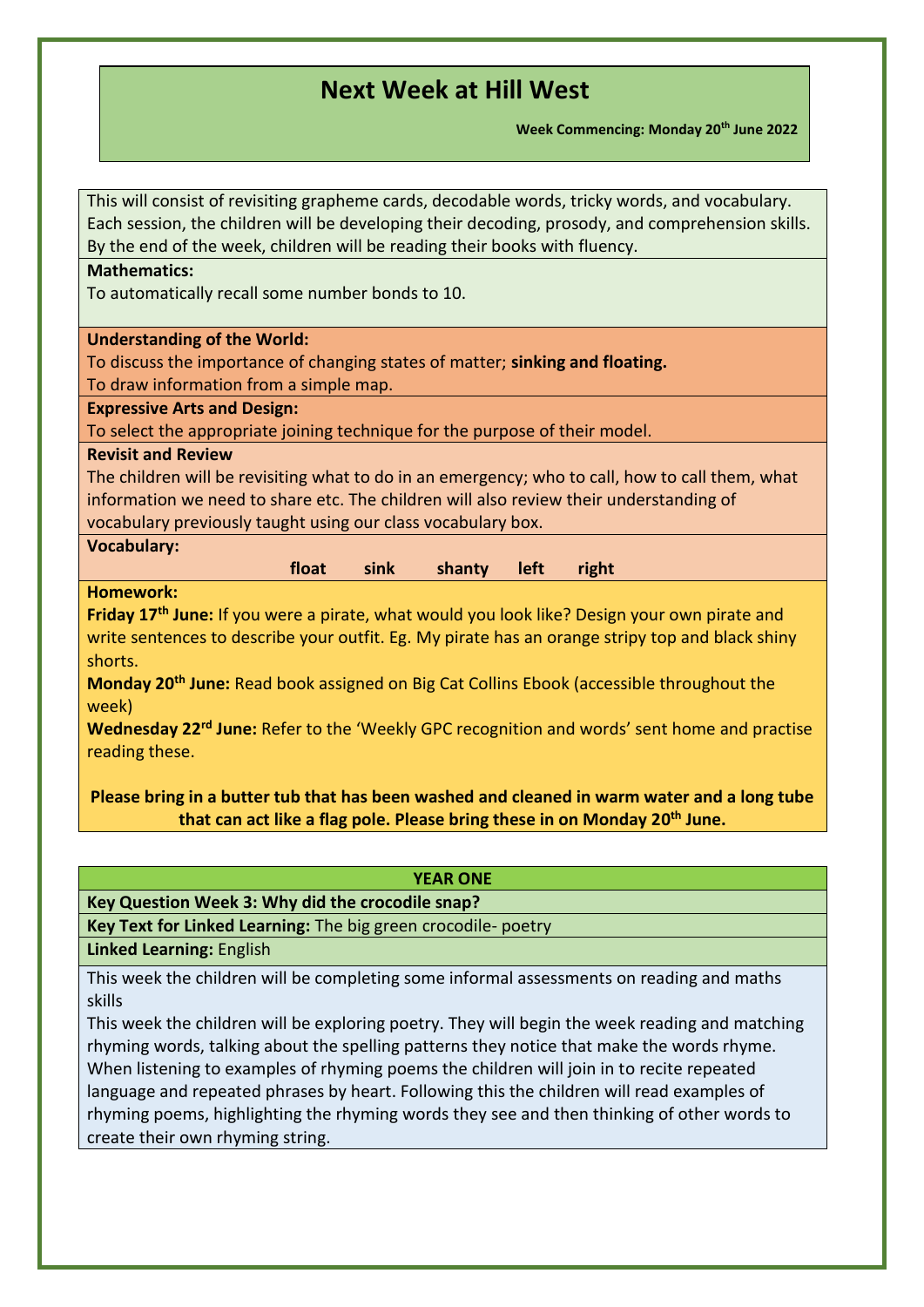**Week Commencing: Monday 20th June 2022**

**Phonics:** This week the children will be growing the code for the following graphemes: su, si (zh), dge (j), y (i), ge (j).

They will also be learning the following tricky words: move, improve, parents, shoe Children will be applying their secure phonics knowledge in their daily reading practice sessions. These sessions will consist of revisiting grapheme cards, decodable words, tricky words, and vocabulary. Each session, the children will be developing their decoding, prosody, and

comprehension skills. By the end of the week, children will be reading their books with fluency. **Maths:** In maths this week, the children will be telling the time to the hour and half hour and will then move on to read the time to the half hour on analogue and digital clocks.

**Science:** This week they will be continuing their learning about plants they will be dissecting a basic flowering plant and labelling the stem, leave, flower and petals. They will also complete their final quiz on plants.

**Geography:** The children will be continuing to hone their geographical observation skills. They will be given a variety of maps which they will need to label with the common geographical features such as hills, rivers, town, city, shops and farm.

**Music:** This week the children will be introduced to the song they will be performing for the summer fayre. They will practise singing and dancing ready to perform to an audience.

**History**: This week the children will be continuing to learn about toys from the past with a focus on Lego. They will be learning about the founder Ole Kirk Kristiansen and how it went from a small carpenter's workshop to a modern, global enterprise that is now one of the world's largest manufacturers of toys.

**DT/Art:** This week the children will be analysing the artwork, 'Tiger in a Tropical Storm', by Henri Rousseau. They will be looking closely to see if they can identify the features of the artwork, commenting on its use of colour, outline and nature.

**RE/PDW:** This week the children will be continuing to understand that household products including medicines can be harmful if not used properly.

**P.E:** This week the children will continue their unit based on athletics and will be focusing on their jumping skills to complete hurdle races. They will be thinking about they can jump over the hurdles most effectively and keep their speed up.

**Computing:** This week the children will be introduced to extension blocks in Scratch using the Pen extension. Children will use the pen down block to draw lines, building on the movement they created for their sprite in Lesson 2. They will then decide how to set up their project every time it is run.

### **Vocabulary:**

crocodile, beside, until, lay, yawn, slept, dawn, rhyming, syllables, rhythm

### **Homework:**

**Friday 17th June** - As part of our plants topic we would love you to create your own miniature gardens thinking about wild and garden plans and flowering and non-flowering plants. You can create this however you like, it could be a drawing, a model or even create your own mini garden with some real plants! You will 2 weeks to complete this. (**Due in June 24th**) **Monday 20th June**- Access your eBook online throughout the week at least 3 times and continue to enjoy your shared book and library book.

**Wednesday 22nd June** - Spellings – friend, school, today, house, were, was, with and could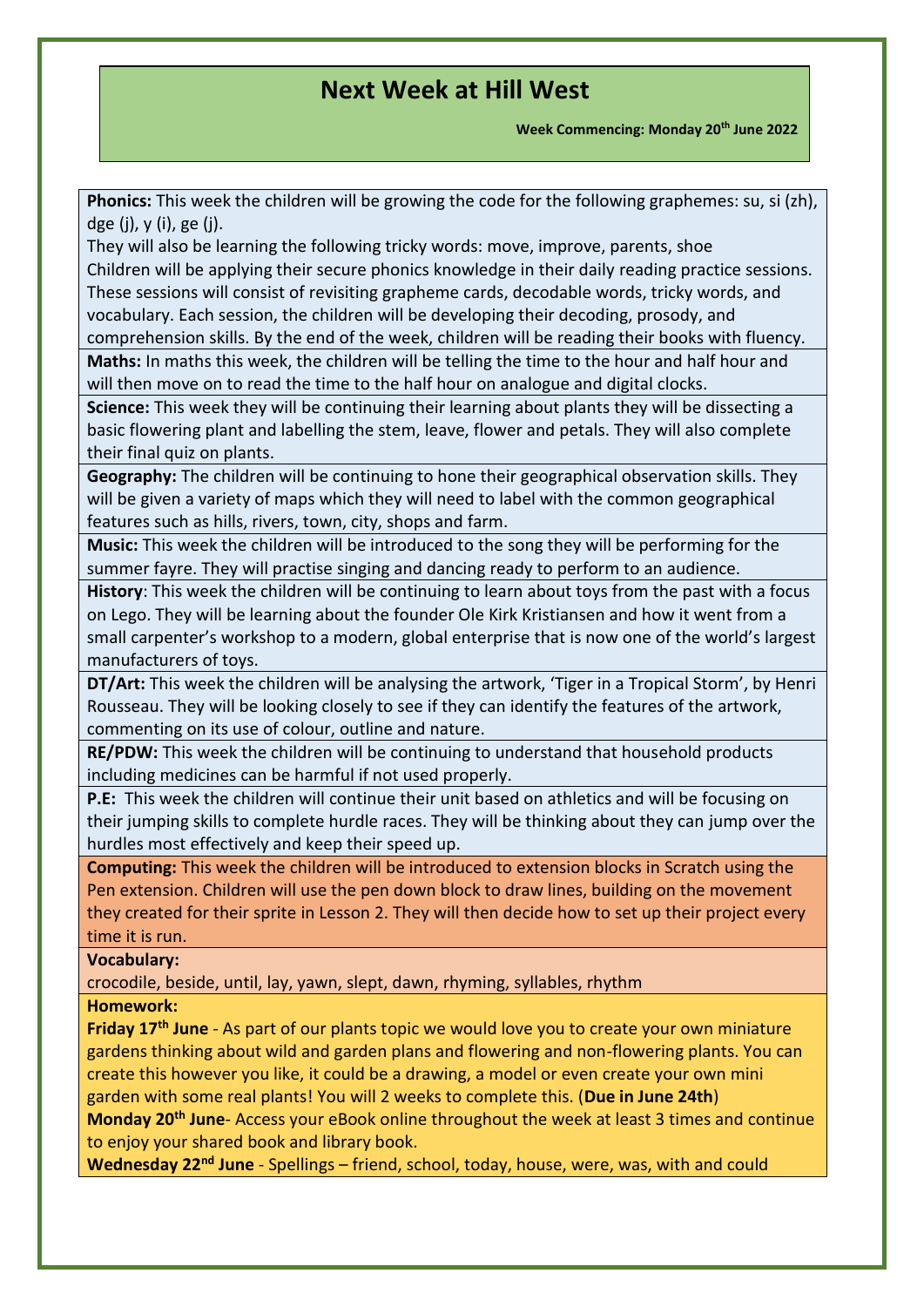**Week Commencing: Monday 20th June 2022**

#### **Year Two**

**Key Question Week 8:** How can we be self-reflective?

**Key Text for Linked Learning:** (DK Plants) To Write a Non-Chronological Report

**Linked Learning:** English, Science

This week in English the children will continue to explore a non-fiction text (DK Plants) To Write a Non-Chronological Report about what plants need to thrive. They will be expected to follow their plan that includes the features of a report. Children will be expected to write in present tense and include a range of Year 2 grammar. Finally, they will be editing their writing against the Year 2 Standards.

In Science, Children will be exploring plants that attract mini-beasts. They will design an allotment habitat that will attract a variety of invertebrates.

**Maths:** In Maths this week, children will continue to revise a variety of topics and build upon their prior knowledge. The focus of the learning will be time and fractions. Children will begin the week will begin by telling the time to the nearest five minutes and matching analogue clocks to digital clocks. They will then find halves, quarters, and thirds of amounts and investigate how this can be shown in different patterns.

#### **Science: See above**

**History:** This week, children will be continuing their work of the Great Fire of London. They will be exploring first-hand accounts of the Great Fire of London and they will be identifying features of a diary. Children will create a fact file about Samuel Pepys.

**Geography:** In Geography this week, children will devise a simple map and construct basic symbols in a key, using geographical language.

**Computing:** In Computing this week, children will continue to explore Scratch Jr to create animations. They will explore backgrounds and incorporate new blocks into the algorithms to create an animation that depicts the seasons.

**Music:** In Music this week, children will explore the music 'Rocket' by Gustav Holst, to create different rhythms using drums.

**Art:** This week in Art the children will be sketching their natural object for their final piece of artwork in the style of Andy Goldsworthy.

**RE:**This week we will be exploring ways of being silent, attentive and self-reflective. Children will participate in a meditation exercise and explore how mediation makes them feel.

**P.E:**. This week the children will be continuing with their work on athletics. They will be exploring how to hurdle effectively and play 'leaping lambs' to practice their skills.

### **Key vocabulary:**

animation, algorithm, meditation, hurdle, numerator, denominator, analogue, digital,

**Homework:  Every day:** 5 minutes of TT Rockstars and 10 minutes of reading

**Friday 17th June:** Create a diagram of a plant and then label the different parts correctly ready for the Science display.

**Monday 20th June:** Complete one Reading Eggs Lesson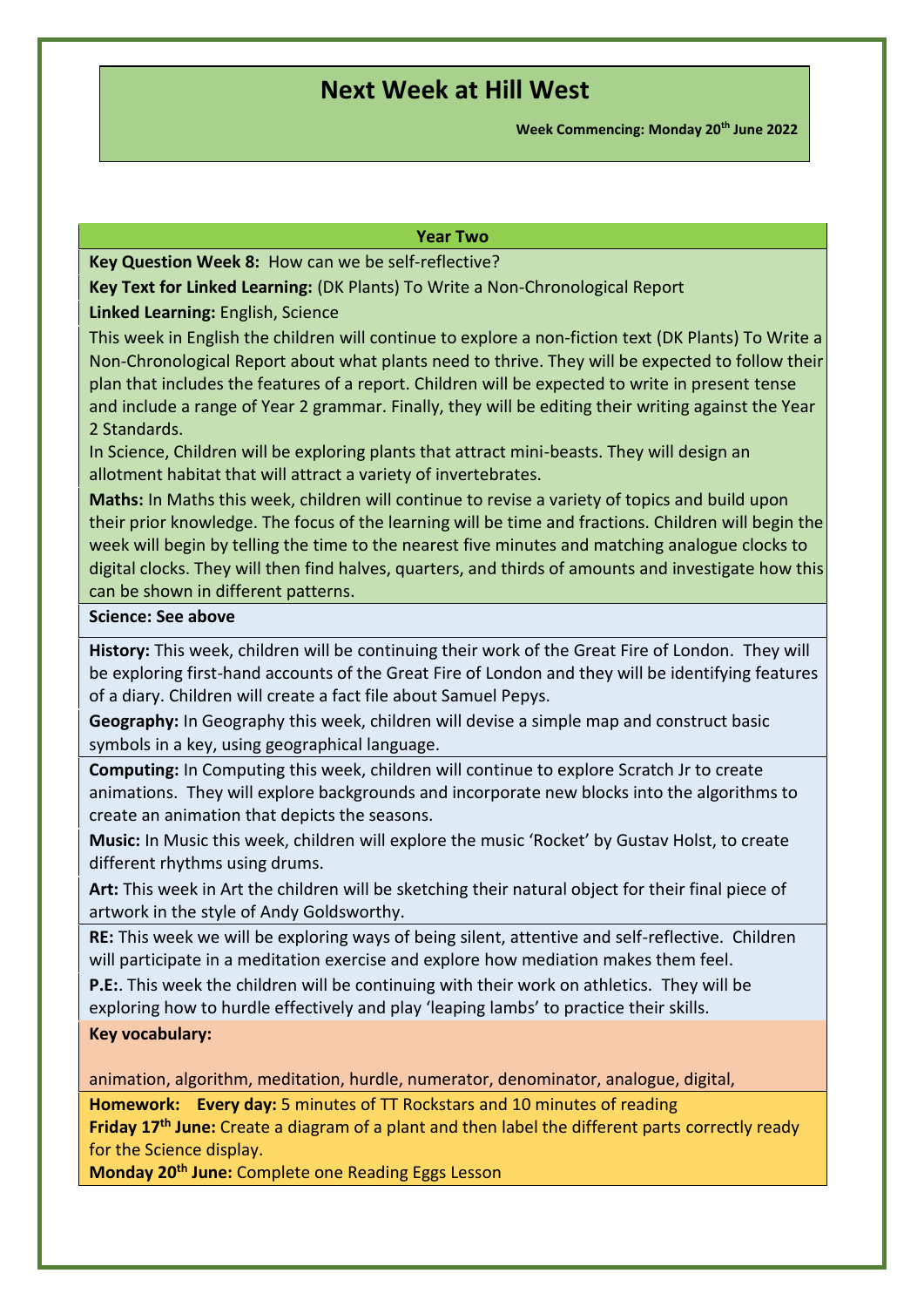**Week Commencing: Monday 20th June 2022**

**Wednesday 22nd June:** Keep a diary of one day and write the time (to the nearest five minutes) you complete each activity.

### **YEAR THREE**

**Key Question Week 3:** How can we present the past?

**Key Text for Linked Learning:** The History Detective Investigates: The Stone Age to the Iron Age.

**Linked Learning:** English and History

This week children will begin a new key text, The Stone Age to Iron Age. They will read much of the text over the week, revising subject specific vocabulary and extracting interesting information. They will recall common features of a non fiction text and find evidence of them independently. They will spend time analysing the layout and exploring the visual impact of the position of the features. To prepare themselves for writing next week, they will practise writing a range of complex sentences ensuring they have secured their understanding of a clause. As a class they will then select their areas of expertise and decide on the content of our own explanation text, starting to plan some ideas under our headings. Their work in History will run alongside their learning in English. Children will be presented with a range of evidence from different sources about two Neolithic locations, Grimes Graves and a long barrow. They will then interpret the evidence to compare and contrast findings with modern day life.

**Maths:** The children will begin the week by adding and subtracting 3 digit numbers using place value. They will then move on to division where they will be dividing with no remainder.

**Science:** This week the children will be investigating the importance of fertiliser. How will fertiliser affect the growth of plants? The children will be growing two pots of cress seeds over the nest few weeks, one with fertiliser and one without. What do the children think will happen?

**History:** See above

**Geography:** Continuing learning in their wild weather topic, looking at hurricanes again, children will learn about hurricane Katrina. They learn about what happened and will look at the immediate and long term impacts on New Orleans on both human and physical geography.

**Computing:** Children will be creating their own drawing program focussing on how they can improve the appearance of the program.

**Music:** This week in Music, the children will be appreciating music from different traditions. The children will be listening to a piece of music and guessing which Country the song is from. What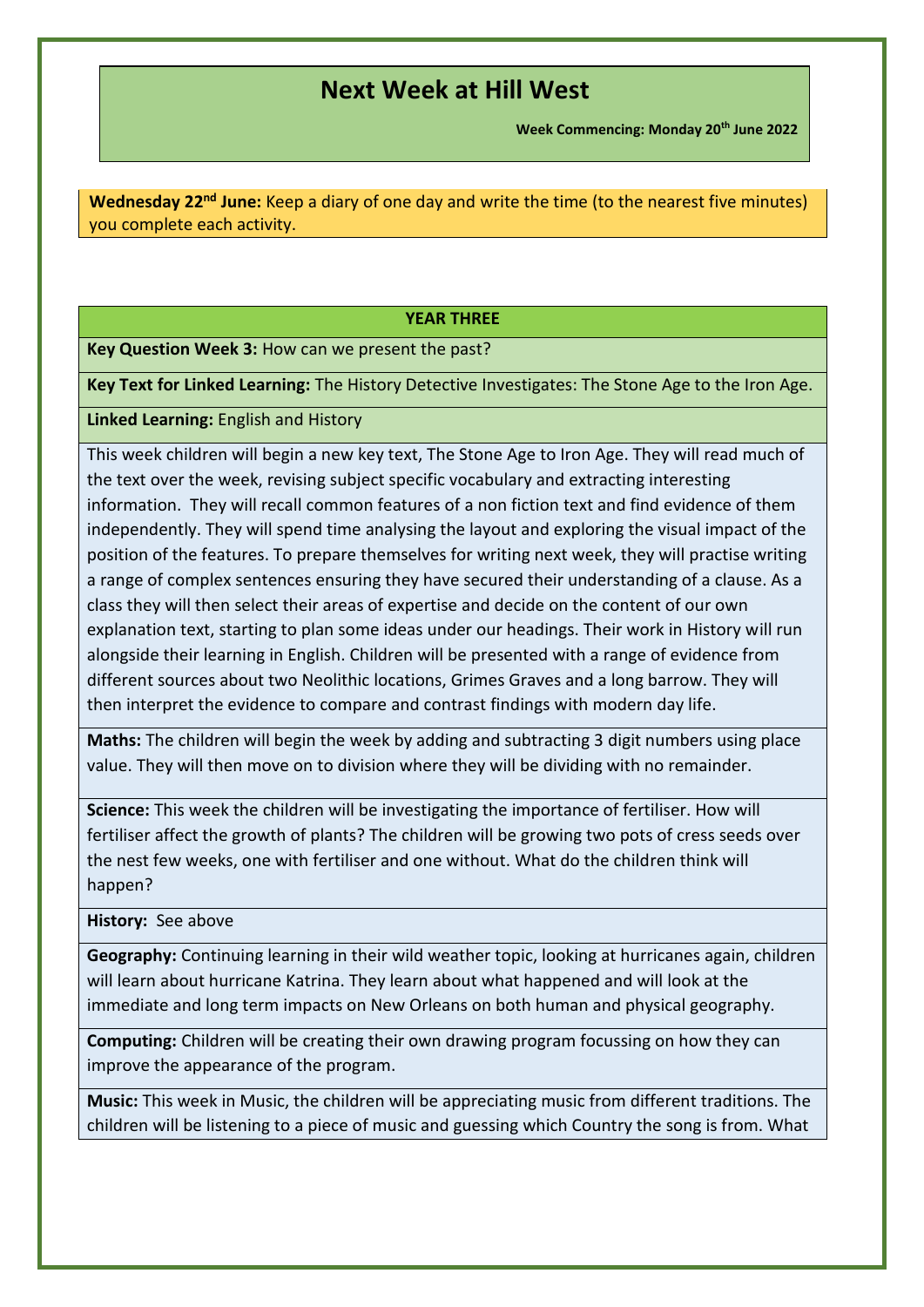**Week Commencing: Monday 20th June 2022**

instruments can they hear? The children will be encouraged to discuss the similarities and differences between the pieces of music.

**Art/ Design Technology:** This week children will be set a creative challenge. They will be shown a single image of Yayoi Kusama's work ( Mushrooms 2005) and they will then create their own original large scale art work having taken inspiration from her work.

**PDW/R.E.** The children will be revisiting Christianity this week by recapping their knowledge of the Christingle ceremony. Can the children remember what happens during this celebration and why the ceremony is so important?

**P.E:** This week in PE, the children will be looking at their jumping technique. Children will be encouraged to place their feet parallel on the ground, have slightly bent knees, to swing arms and look forwards to begin their jump. Then they will focussing on their landing. Have the children used their body effectively to get the most power and momentum in their jumps?

**MFL:** The children will be using dictionaries to find new French words they have not previously learnt. The children will be encouraged to check they have found the correct word and meaning.

**Vocabulary:** From The History Detective Investigates: The Stone Age to the Iron Age: artefact, barrow, discovery, intricate, vital, ancient, innovative, primitive, solstice, alloy.

**Homework:** minutes of TT Rockstars every day and at least 10 minutes of reading

**Friday 17/06/22:** Write a factual report about something of interest. It could be about a sport , hobby, person, animal etc

**Monday 20/06/22:** Reading - Complete one Reading Eggs Lesson, Practise spellings.

**Wednesday 22/06/22:** Practise adding amount of money. Choose a selection of coins and try to add them mentally and then check using formal written methods.

#### **YEAR FOUR**

**Key Question Week 6 Summer term:** By the end of the week**,** will meander you know a river's features?

**Key Text for Linked Learning: The Roman News**

**Linked Learning:** English/Geography

In English this week, the children will focus on up to date Newspaper articles about Pompeii. They will put all of last week's information generated together to draft, edit and publish a realistic newspaper front page sensationalising the events of the Vesuvius eruption such that their reader is entertained, engaged and informed, considering purpose and audience. They will include quotations written last week in preparation, ensure that tense is consistently past in the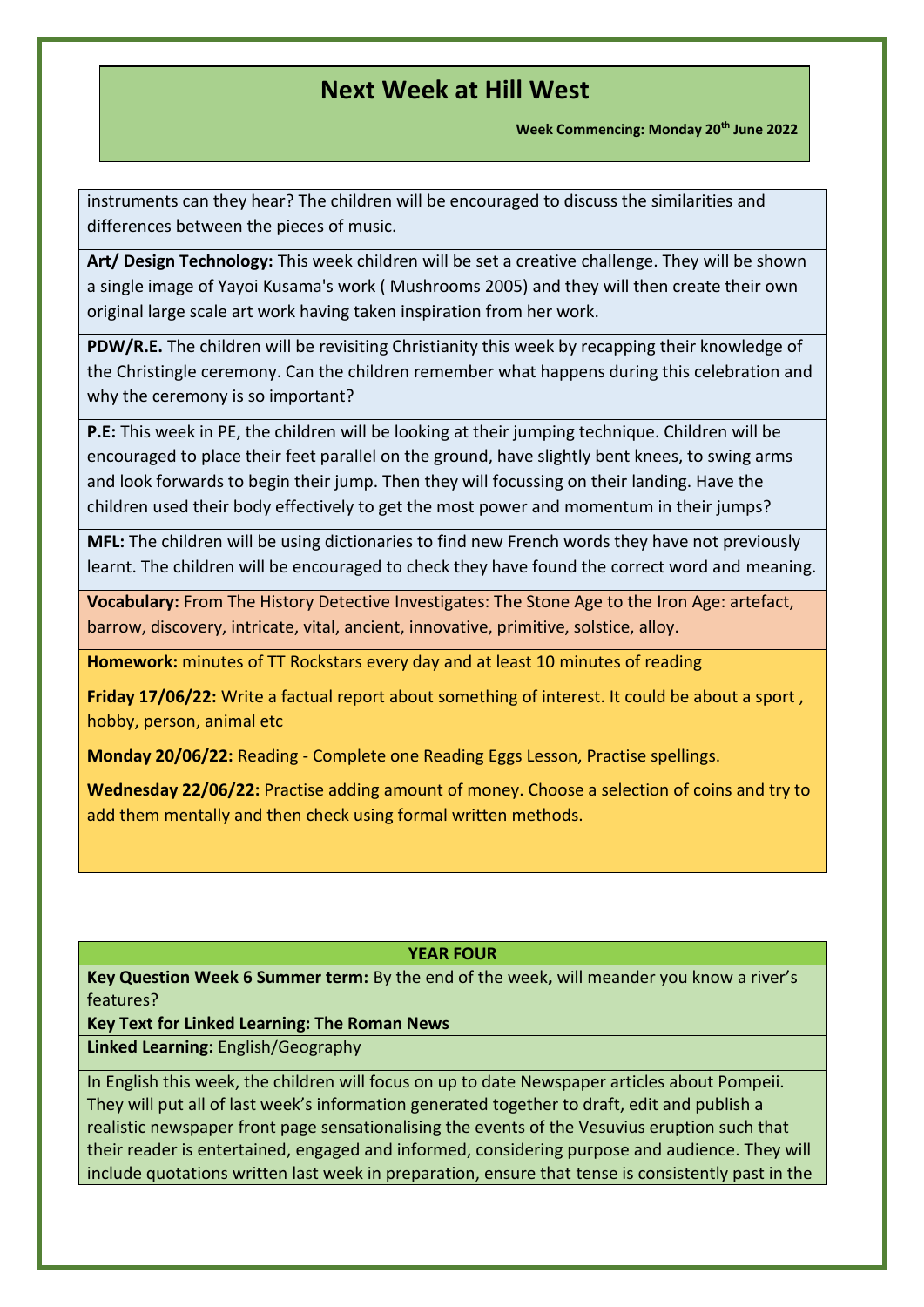**Week Commencing: Monday 20th June 2022**

main body and present in the orientation. They will use their list of events to make sure that there is a chronology to their report. They will consult their vocabulary dictionaries identifying tier 2 and 3 words learned in prior weeks and attempt to include them in their published work. **Maths:** in Maths this week the children will continue the series of five units on Multiplication and Division – At the start of the week, they will focus on dealing with scaling problems – metres and centimetres. Then, towards the end of the week, they will use the ladder method to multiply 3 digits by 1 digit and complete associated worded problems.

**Science :** in Science this week, children will continue the topic of understanding how vibrations make sounds and are transferred from one area to another ; they will learn about transverse and longitudinal waves and what makes them different , drawing examples of both types of wave.

**History / Geography:** in Geography, children will advance their rivers knowledge by studying the 3 stages of a river – upper, middle and lower course, describing in detail the aspects which would commonly be found.

In History this week, the children will continue their studies of ancient Romans, focusing on the real lives of everyday Romans and how that may differ from their own lives today.

**Computing:** in Computing this week, children will continue the new topic of image editing, learning how digital photos can be changed to improve the overall look of the photo (see also homework – below)

**Music:** in Music this week, as well as the regular clarinet and tenor horn lessons focussing on the elements of music, children will take their instruments home to practise a new note  $-C$  – and be able to integrate that note into a composition using their prior learning of D and  $E -$  writing, then reading their own stave.

**Art / Design Technology:** in Art this week, children will study paintings by the Artist Monet, they will then try to explain the techniques used and how the work makes them feel emotionally they will then try to recreate one of his pictures, experimenting with media.

**PDW / R.E:** in PDW, children will further explore how conflicts can be resolved by looking at anger management and techniques which can be self-taught to reduce associated conflict.

**P.E:** in P.E children will further develop their agility and co-ordination through multi-skills athletics ; they will practice relay and hurdles races in their house teams in preparation for sports day.

**MFL**: in French, children will: discover the painting of Henri Mattise and describe the painted shapes according to their type and colour – this follows on from last week's learning names of common 2D shapes and their previous knowledge of colours in French.

### **Vocabulary:**

channel, mouth ,waterfall, riverbank, delta, alluvial, brackish, effluent, estuary, meander.

**Homework:** 10 minutes of TT Rocks Stars every evening and 10 minutes of quiet reading **Friday 17th June**: you will need to take a digital photo using a phone or camera and then follow the instructions on the printed sheet: **Image capture and editing** which will be stuck into your homework book later this week.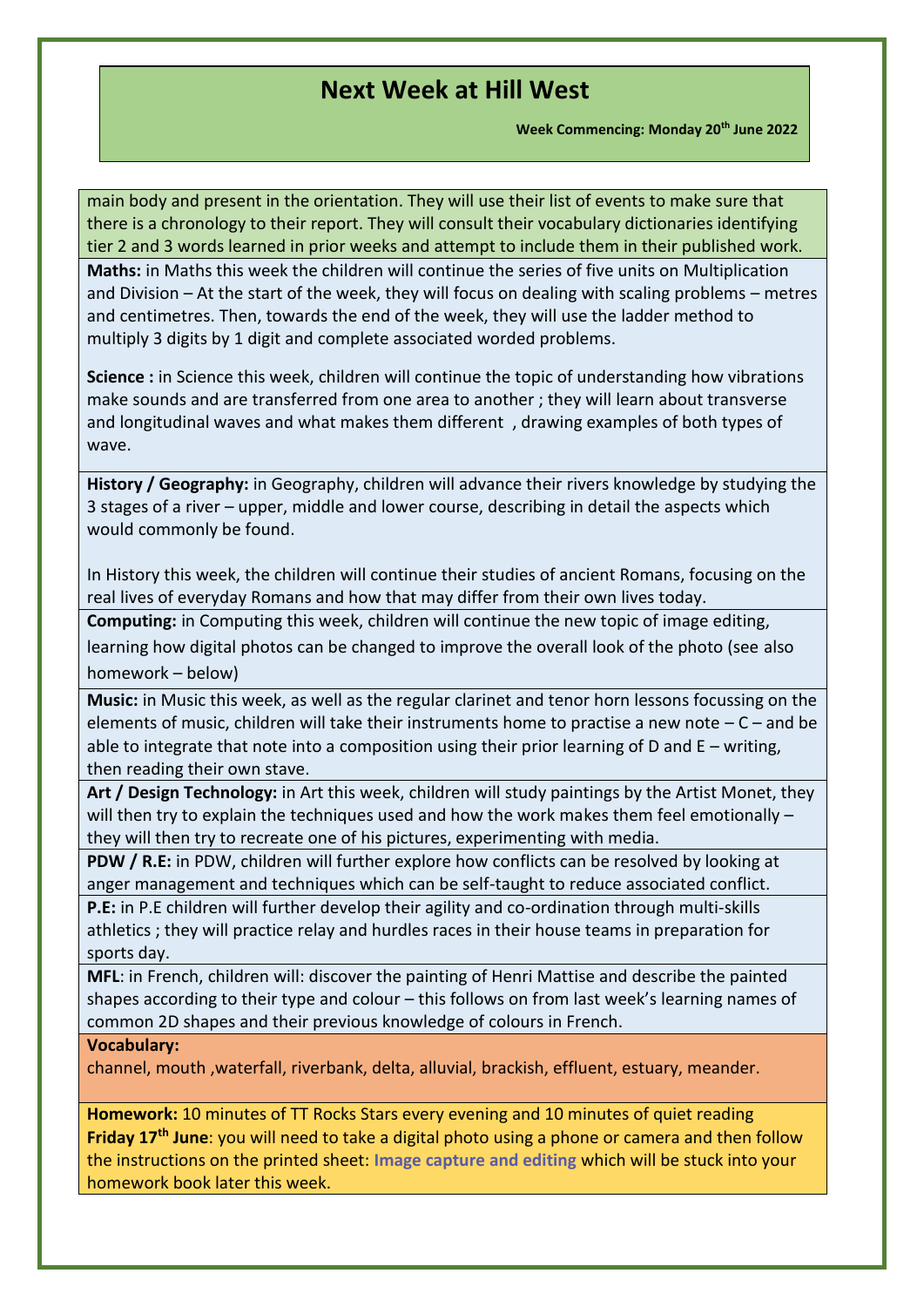**Week Commencing: Monday 20th June 2022**

**Monday 20th June:** one lesson on Reading eggs **Wednesday 22nd June**: plan which books that you will read to fulfil the *Summer Reading Challenge (Gadgeteers).*

### **YEAR FIVE**

### **Key Question Week 9: Who is David Attenborough?**

### **Key Text for Linked Learning: David Attenborough – A Life Story**

#### **Linked Learning:** English

In English, the children will begin to learn about David Attenborough and his early life. They will discuss his upbringing and early education and will have to collaborate in their table groups to record key dates and information. They will then learn a brief history of the television and why it is prevalent to the life and work of David Attenborough. Children will then discuss the discoveries made by David Attenborough when he begin his 'Zoo Quest' program and explore the regions he visited as well as the species he had presented. They will answer comprehension questions about animals like a three-toed sloth and a Komodo Dragon. Children will finish the week by compiling a list of accomplishments by David Attenborough during his early television life and discuss why he is an important figure today.

**Maths:** In maths children will be looking at reading timetables to calculate intervals using 24 hour clock. They will then be looking at train timetables at departure and arrival times; including calculating any delays. Then children will be moving on, looking at drawing a line graph and reading intermediate points. Finally, children will be drawing a graph to convert imperial to metric units, then finding equivalent measures.

**Science:** Children investigate why plants have flowers. They will explore the different parts of a flower, the germination of seeds, pollination of a flower, fertilisation of a seed and the dispersal of a seed.

**History:** Children will explore Viking jobs and the fashion styles of the Vikings. They will begin to comprehend how each Viking helped to build and maintain a community.

**Geography:** Children will review the Amazon rainforest and it's location in the world. They will then explore an Amazon tribe and how they survive in the rainforest.

**Computing:** The children will identify that the answer to the question is the 'condition' and use algorithms with a branching structure to represent the actions that will be carried out if the condition is true or false. They will learn how questions can be asked in Scratch, and how the answer, supplied by the user, is used in the condition to control the outcomes.

**Music:** Children will review the woodwind instruments in an orchestra and will begin to label their positions in an orchestral ensemble. They will then listen to a piece of music and investigate what the woodwind instruments are playing though knowledge of tone and notation.

**Art:** In Art, the children will produce a monograph using their printing skills. Their print will be based on imagery that is conveyed through the poem Funky Chickens by Benjamin Zephaniah.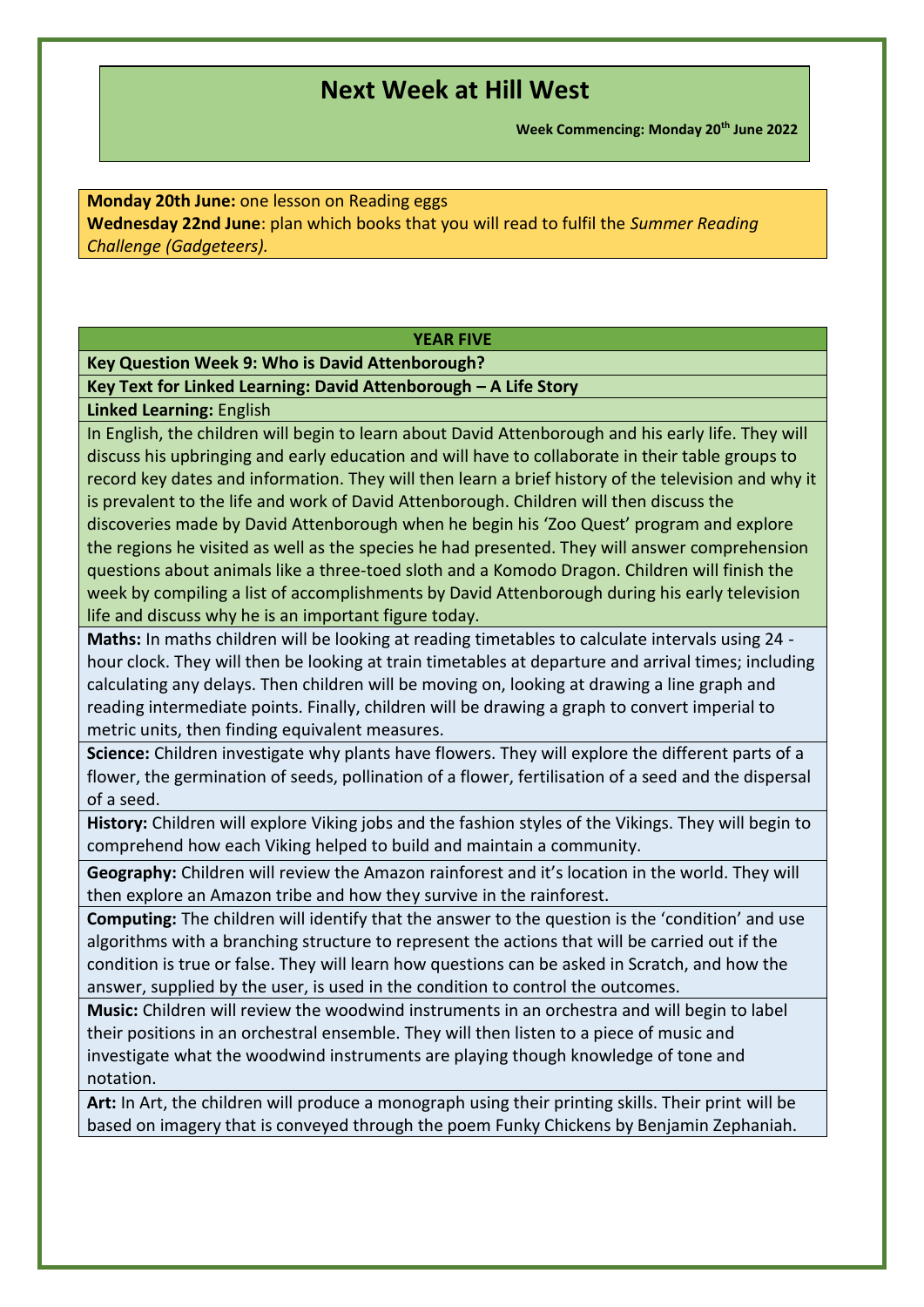**Week Commencing: Monday 20th June 2022**

**Design Technology**: Children will evaluate four Viking boat designs and discuss the advantages and disadvantages of them. They will begin to design their own templates and write a method for constructing a Viking boat from cardboard.

**PDW / R.E:** In PDW, Children will continue to work through the Zones of Regulation and will begin to build a 'toolbox' of activities to help them to regulate when high energy emotions occur.

**P.E:** This week, children will begin training for the 'Sports Day'! They will continue to explore the skills necessary to become long jumpers! The children will also focus on the javelin and shotput throws. They will practise each element separately and then practise combining the correct techniques smoothly, giving and receiving feedback to help others, and themselves, improve performance.

**MFL:** The children will consider a French poem and use decoding methods to find meaning. They will locate and use the phoneme they know to pronounce the unfamiliar words correctly and with confidence.

### **Vocabulary:**

plucky, mishap, curator, menagerie, foraging, poaching, freight, indigenous, agricultural, zoologist

**Homework**: to be completed next; Every day: 5 minutes of TT Rockstars and 15 minutes of Quiet reading

**Friday 17.06.22**: Create a lemon decoration for our Year 5 Summer Fayre lemonade stand – bunting, 3D model etc.

**Monday 20.06.22**: Complete your next reading egg

**Wednesday 22.06.22**: Write the following in the 24 hour clock; 6.31pm, 11.59am, 11.42pm, 9.37am and 2.24pm

#### **YEAR SIX**

**Key Question Week 8: How much do you need to 'live the dream'?**

**Key Text for Linked Learning:** The Arrival – Shaun Tan

**Linked Learning:** English, Art, PDW

This week, Year 6 will be continuing their writing based around the graphic novel *The Arrival.*  Once the have complete their writing, they will move onto the editing, improving and publishing stages. By using the Year 6 standards as a guide they will check their work for the correct use of tense, punctuation, grammar and spelling. They will then rework their writing, using strategies writers use to help ensure their writing is fit for their target audience. Using figurative devices and removing excess detail that does not add to the story will help ensure their writing is cohesive and they are keeping the reader engaged. Once refined they will publish their work, using their best presentation, for display around school. This will link to their work in Art, in which children will create a piece of abstract artwork to accompany their narratives. They will use the sketching and shading skills they have learnt throughout Year – aiming to create an image that represents themes, characters and settings within their stories.